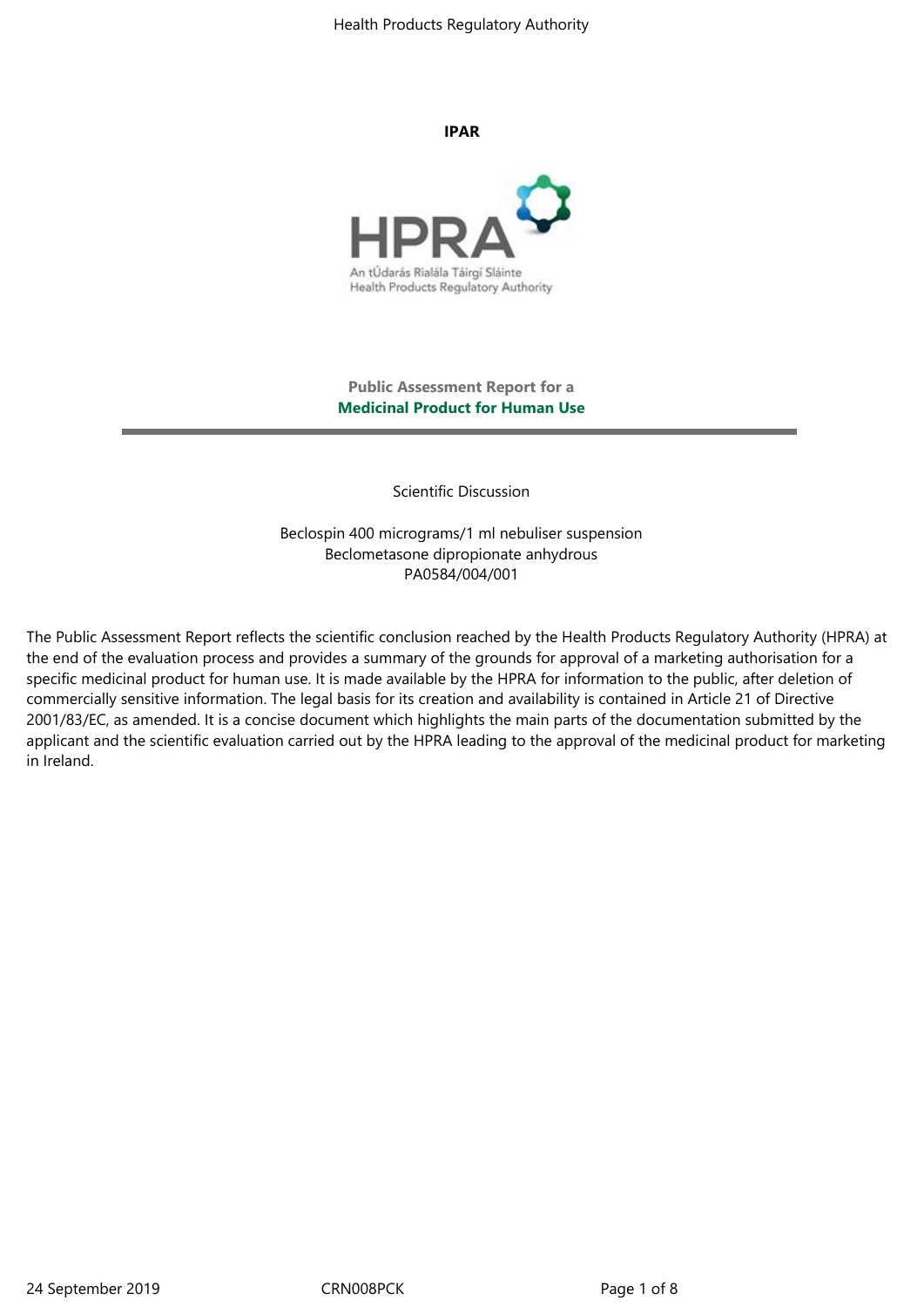# **CONTENTS**

- **I.** INTRODUCTION
- II. QUALITY ASPECTS
- III. NON-CLINICAL ASPECTS
- IV. CLINICAL ASPECTS
- V. OVERALL CONCLUSION AND BENEFIT-RISK ASSESSMENT
- VI. REVISION DATE
- VII. UPDATE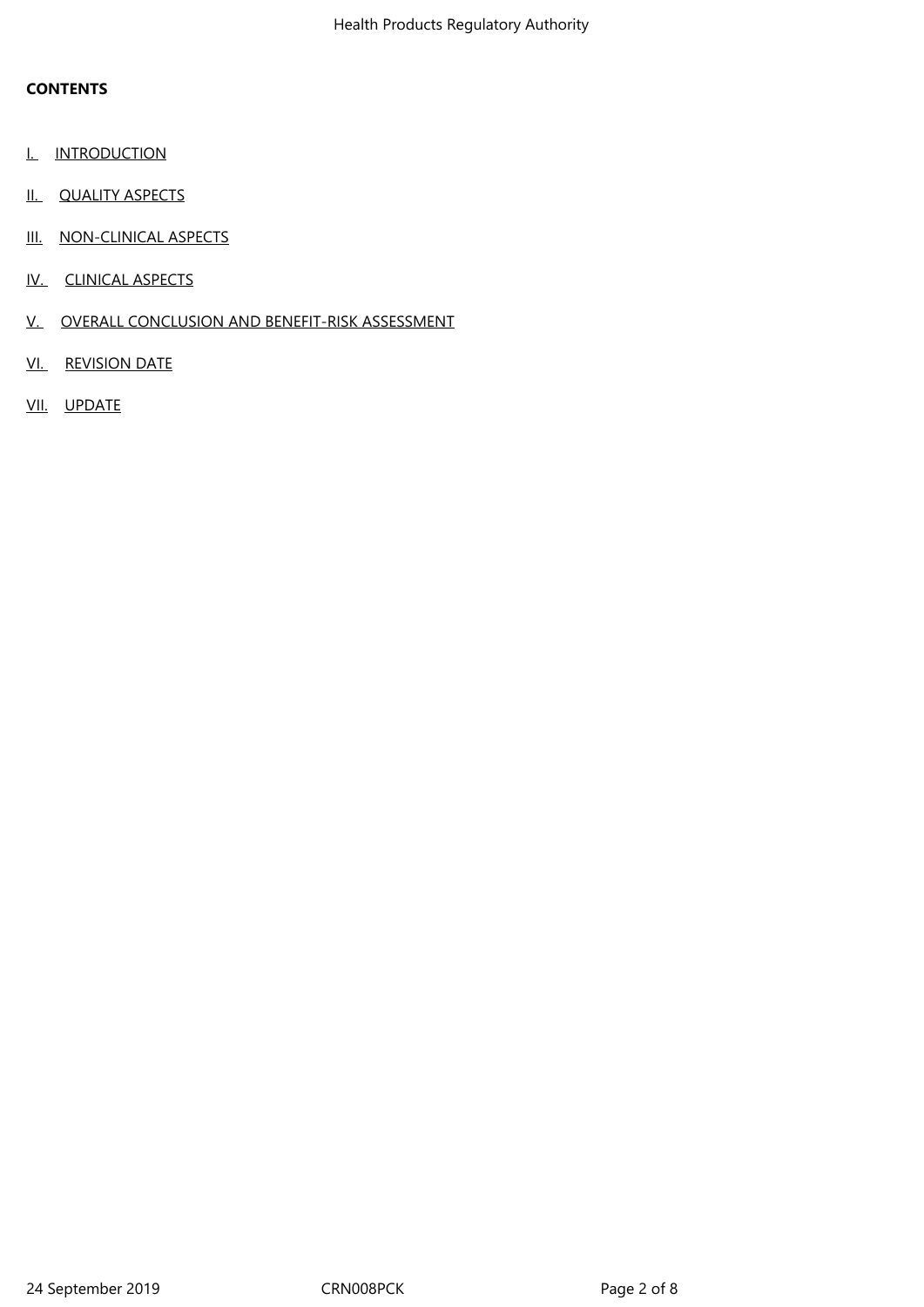## **I. INTRODUCTION**

Based on the review of the data on quality, safety and efficacy, the Reference Member State (RMS) considered that the application for Beclospin (beclometasone dipropionate anhydrous) 400mcg/1ml Nebuliser Suspension, by Chiesi Farmaceutici S.p.A.,in the treatment of:

- maintenance treatment of asthma, when the use of pressurised metered dose or dry powder inhalers is unsatisfactory or inappropriate, in adults and children up to 18 years of age;

- treatment of recurrent wheezing in children up to 5 years of age.

is approvable. A national marketing authorisation was granted on 01 April 1979.

This application concerns a mutual recognition procedure with Ireland acting as RMS and Italy as the Concerned Member State (CMS). The application is submitted according to Article 10a of Directive 2001/83/EC, so called well-established use, based on an original marketing authorisation in the RMS and bibliographic application.

This medicinal product is available on prescription only, which may be renewed.

The Summary of Product Characteristics (SmPC) for this medicinal product is available on the HPRA's website at www.hpra.ie.

| Name of the product                               | Beclospin 400 micrograms/1 ml nebuliser suspension |
|---------------------------------------------------|----------------------------------------------------|
| Name(s) of the active substance(s) (INN)          | Beclometasone dipropionate anhydrous               |
| Pharmacotherapeutic classification (ATC code)     | R03BA01 beclometasone                              |
| Pharmaceutical form and strength(s)               | 400 micrograms/1 ml nebuliser suspension           |
| Marketing Authorisation Number(s) in Ireland (PA) | PA0584/004/001                                     |
| Marketing Authorisation Holder                    | Chiesi Farmaceutici SpA                            |
| MRP/DCP No.                                       | IE/H/160/01/E/001                                  |
| Reference Member State                            | IE                                                 |
| <b>Concerned Member State</b>                     | ΙT                                                 |

## **II. QUALITY ASPECTS**

## **II.1. Introduction**

This application is for Beclospin 400mcg/1ml Nebuliser Suspension.

## **II.2 Drug substance**

The active substance is Beclometasone dipropionate, an established active substance described in the European Pharmacopoeia, and is manufactured in accordance with the principles of Good Manufacturing Practice (GMP)

The active substance specification is considered adequate to control the quality and meets current pharmacopoeial requirements. Batch analytical data demonstrating compliance with this specification has been provided.

## **II.3 Medicinal product**

P.1 Composition

Each ampoule contains 400 micrograms beclometasone dipropionate anhydrous in 1 ml. Each ampoule contains 800 micrograms beclometasone dipropionate anhydrous in 2 ml.

24 September 2019 CRN008PCK Page 3 of 8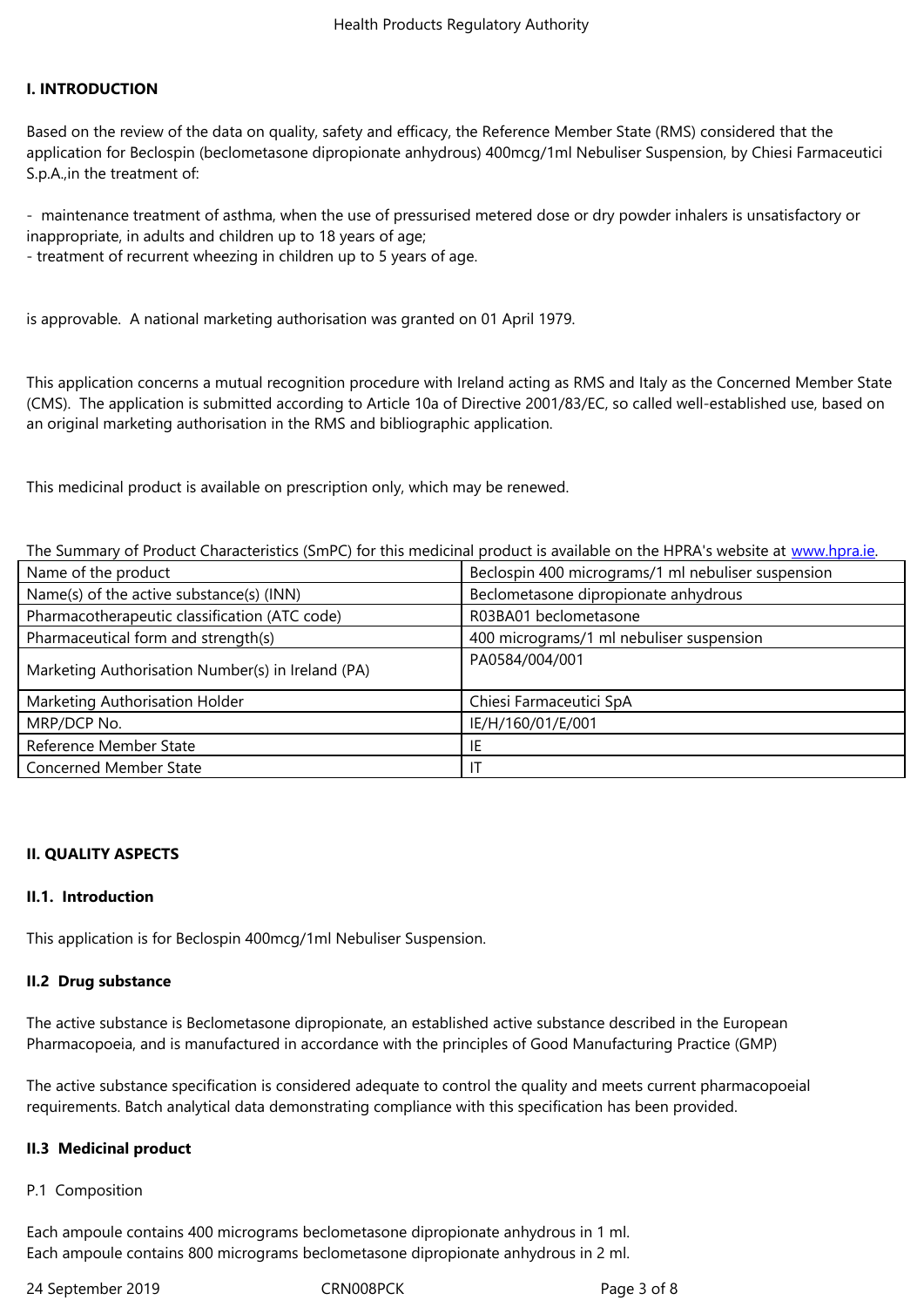The excipients in the medicinal product are listed in section 6.1 of the SmPC. A visual description of the product is included in section 3 of the SmPC.

P.2 Pharmaceutical Development

The product is an established pharmaceutical form and its development is adequately described in accordance with the relevant European guidelines.

P.3 Manufacture of the Product

The product is manufactured in accordance with the principles of good manufacturing practice (GMP) at suitably qualified manufacturing sites.

The manufacturing process has been validated according to <relevant European/ICH guidelines> and the process is considered to be sufficiently validated.

P.4 Control of Other Substances (Excipients/*Ancillary Substances*)

All ingredients comply with Ph. Eur. or are adequately controlled by the manufacturer's specifications.

P.5 Control of Finished Product

The Finished Product Specification is based on the pharmacopoeial monograph for preparations for inhalation, and the tests and control limits are considered appropriate for this type of product.

The analytical methods used are described in sufficient detail and are supported by validation data.

Batch analytical data for a number of batches from the proposed production site(s) have been provided, and demonstrate the ability of the manufacturer to produce batches of finished product of consistent quality.

P.6 Packaging material

The approved packaging for this product is described in section 6.5 of the SmPC.

Evidence has been provided that the packaging complies with Ph. Eur./EU legislation for use with foodstuffs requirements.

P.7 Stability of the Finished Product

Stability data on the finished product in the proposed packaging have been provided in accordance with EU guidelines and support the shelf-life and storage conditions listed in sections 6.3 and 6.4 of the SmPC.

# **II.4 Discussion on Chemical, Pharmaceutical and Biological Aspects**

The important quality characteristics of the product are well-defined and controlled. Satisfactory chemical and pharmaceutical documentation has been provided, assuring consistent quality of Beclospin 400mcg/1ml Nebuliser Suspension.

# **III. NON-CLINICAL ASPECTS**

## **III.1 Introduction**

This active substance has been available on the European/Irish market for 14 years. Preclinical data have been superseded by clinical experience and therefore no preclinical assessment report is available.

Pharmacodynamic, pharmacokinetic and toxicological properties of beclomethasone dipropionate are well known. As beclomethasone dipropionate is a widely used, well-known active substance, the applicant has not provided additional studies and further studies are not required. Overview based on literature review is, thus, appropriate.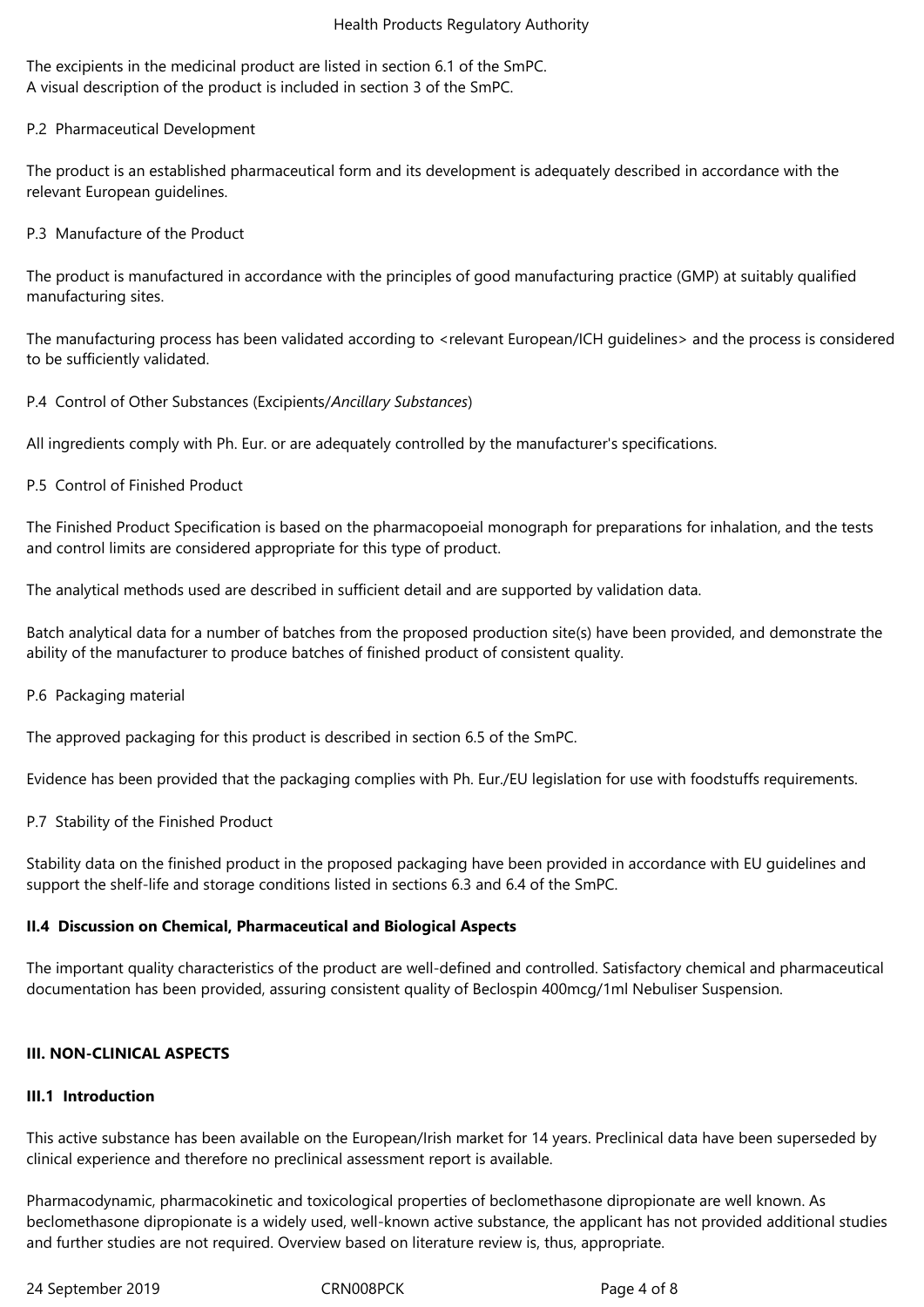## **III.2 Ecotoxicity/environmental risk assessment**

Beclomethasone dipropionate is already used in existing marketed products and no significant increase in environmental exposure is anticipated considering this is a line extension to add an additional pharmaceutical form that will dispense a lower quantity of beclomethasone dipropionate.

Therefore, the introduction of beclomethasone dipropionate is not expected to pose a risk to the environment.

## **III.3 Discussion on the non-clinical aspects**

No nonclinical studies have been provided which is appropriate for a widely used, well-known active substance. There are no objections to approval of Beclospin 400 micrograms/1 ml nebuliser suspension from a nonclinical point of view.

## **IV. CLINICAL ASPECTS**

## **IV.1 Introduction**

Beclometasone dipropionate anhydrous (BDP) is a well-known active substance with established efficacy and tolerability.

The content of the SmPC approved during the MR procedure is in accordance with that accepted for the currently authorised national product Beclospin (PA0584/004/001**;** Chiesi Farmaceutici S.p.A.).

The applicant provided a comprehensive clinical overview (dated February 2018) of the development of the active substance and its efficacy and safety in use, for more than 25 years, in the treatment of asthma. The clinical overview provides a critical analysis of the clinical data published on BDP, based on a literature search with publication dates ranging from 1986 to late 2017.

This overview adequately supports the product's authorised indications and posology.

The evidence presented for demonstrating that the constituents of BDP have well established use, with an acceptable level of safety and efficacy, is acceptable. This document effectively summarises the results of BDP clinical studies published since original regulatory approval.

## **IV.2 Pharmacokinetics**

BDP is a pro-drug that is hydrolysed via esterase enzymes to its main active metabolite, beclometasone monopropionate (B17MP), the most abundant metabolite in plasma.

## Absorption

Following inhalation, systemic absorption of unchanged BDP occurs mainly through the lungs. Oral absorption of the swallowed dose is negligible. Systemic absorption of the main active metabolite B17MP arises from both lung deposition and oral absorption of the swallowed dose. Bioavailability of orally administered BDP is negligible; pre-systemic conversion to B17MP results in absorption of approximately 40% of the swallowed portion as B17MP. The absolute bioavailability following inhalation is approximately 2% and 62% of the nominal dose for BDP and B17MP respectively.

#### Distribution

Plasma protein binding is moderately high. Following intravenous dosing, the disposition of BDP and its active metabolite, B17MP, are characterised by high plasma clearance (150 and 120 L/h respectively), with a small volume of distribution at steady state for BDP (20 L) and a larger tissue distribution for its active metabolite (424 L).

## Biotransformation

The main product of metabolism is the active metabolite (B17MP). Minor inactive metabolites, beclometasone-21 monopropionate (B21MP) and beclometasone (BOH), are also formed but contribute little to the systemic exposure.

#### Elimination

BDP is cleared very rapidly from the systemic circulation by metabolism mediated via esterase enzymes that are found in most tissues. Faecal excretion is the major route of BDP elimination, mainly as polar metabolites; renal excretion of BDP and its metabolites is negligible. The terminal elimination half-lives are 0.5 h and 2.7 h for BDP and B17MP

24 September 2019 CRN008PCK Page 5 of 8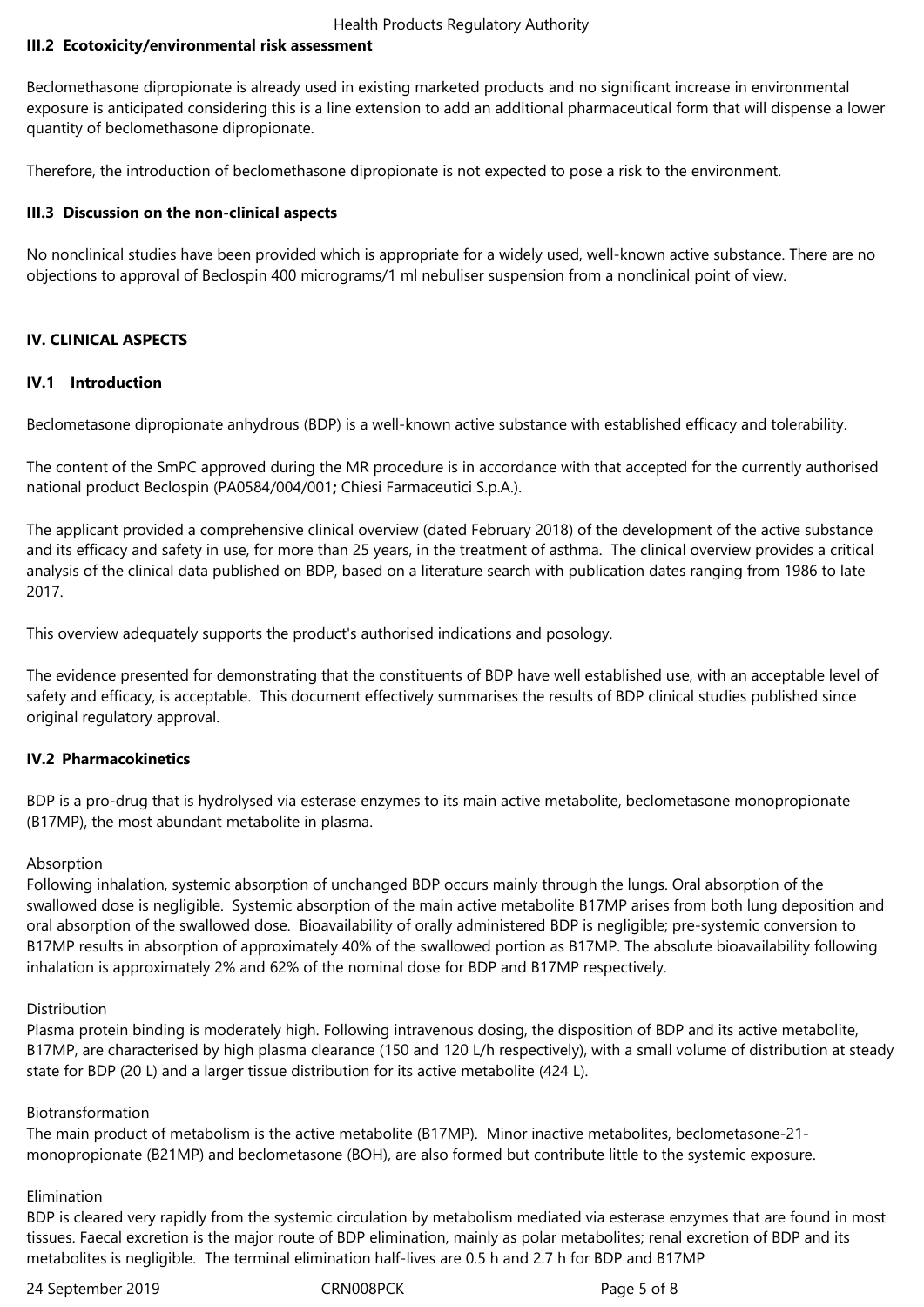## respectively.

#### Linearity/non-linearity

There is an approximately linear increase in systemic exposure of the active metabolite B17MP with increasing inhaled dose.

## Special populations

The pharmacokinetics of BDP in patients with renal or hepatic impairment has not been studied. As BDP undergoes a very rapid metabolism via esterase enzymes present in intestinal fluids, serum, lungs and liver to originate more polar products B21MP, B17MP and BOH, hepatic impairment is not expected to modify the pharmacokinetics and safety profile of BDP. As BDP or its metabolites have not been traced in urine, an increase in systemic exposure is not envisaged in patients with renal impairment.

## **IV.3 Pharmacodynamics**

## Mechanism of action

BDP is a glucocorticoid with potent anti-inflammatory activity and limited mineralocorticoid activity. Following administration to the respiratory system by inhalation a local effect in the lower respiratory tract is obtained. BDP and its main active metabolite (B17MP), have affinity for the human glucocorticoid receptor. As the potency of B17MP is approximately 30-fold higher than that of the parent compound, the majority of the effect is related to B17MP systemic exposure.

## Pharmacodynamic effects

The systemic pharmacodynamic effects of BDP and its active metabolite B17MP are assessed by measuring effects on hypothalamo-pituitary adrenal (HPA)-axis function. In healthy males a single dose of 1600 µg beclometasone dipropionate by nebulisation had no effect on 24-h urinary cortisol excretion; a single dose of 3200 µg produced a urinary cortisol excretion reduction of about 10% without any significant differences between the two dosage treatments. No significant effect on morning serum cortisol levels was reported in asthmatic patients after a 3-week treatment period of 1600 and 3200 µg per day b.i.d. via a nebulizer.

# **IV.4 Clinical Efficacy**

## BDP is indicated for:

- maintenance treatment of asthma, when the use of pressurised metered dose or dry powder inhalers is unsatisfactory or inappropriate, in adults and children up to 18 years of age;

- treatment of recurrent wheezing in children up to 5 years of age.

Asthma, a chronic inflammatory disease of the airways, is characterized by variable symptoms (wheezing, breathlessness, chest tightness, coughing, particularly night or early morning) and variable expiratory airflow limitation (over time and in intensity). Management involves prophylactic measures to reduce inflammation and airway resistance to maintain airflow, and treatment of acute attacks. Inhaled corticosteroid drug therapy in treatment of asthma delivers the drug directly to the desired site of action, allowing higher local concentrations, smaller doses and reduced systemic exposure.

The use of BDP in clinical practice for the above indications is well established from an efficacy perspective and there are many publications in the literature. As summarised by the applicant and detailed in the currently approved SmPC for Beclospin (PA0584/004/001**;** Chiesi Farmaceutici S.p.A.). the following are the main supportive published data.

## Asthma

A study, in which the objective was to compare the efficacy and safety of nebulised BDP versus fluticasone propionate suspension for nebulization, was conducted in 205 adult patients aged 18-65 years with asthma, randomized to a 12-week treatment period. Comparable efficacy in controlling asthma was demonstrated by the two treatments at study end in terms of pulmonary function tests, asthma exacerbations, symptoms and the use of rescue salbutamol (Terzano et al., 2003).

# Paediatric population

#### Asthma

A double-blind, double-dummy, multicentre, randomized, parallel-group study compared the efficacy and safety of nebulised BDP and BDP administered with metered-dose inhalation in 151 patients, aged 6-16 years, with moderate to severe asthma, for 4 weeks. Comparable improvements over baseline were reported at study end for the two treatment groups in morning pulmonary expiratory flow rate (primary endpoint), clinical symptom scores and the use of rescue salbutamol. The two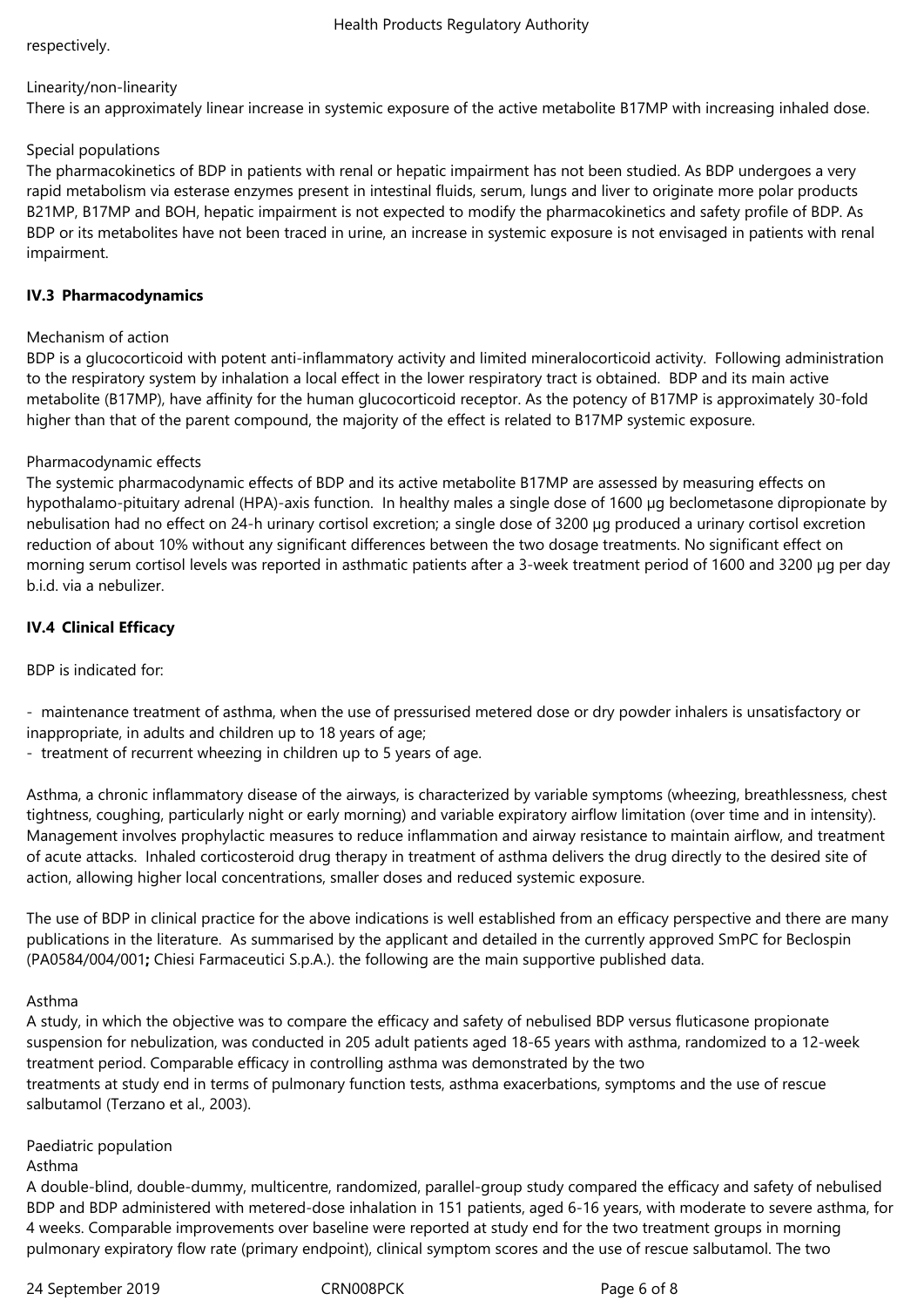# Health Products Regulatory Authority

treatments were equally well tolerated (Bisca et al., 2003).

Efficacy and safety of nebulised BDP in the treatment of severe persistent asthma in infants and young children aged 6 months to 6 years, in comparison to budesonide suspension for nebulization, was assessed in a multicentre, randomized, controlled open-labelled study for 14 weeks. In the study 40.4% and 51.7% patients in the nebulised BDP and budesonide groups respectively did not experience any major exacerbation (primary endpoint). Both treatments were associated with a marked reduction in night-time wheezing and number of days of steroid use. Urinary cortisol and the time course of height and weight were unaffected by both treatments; nebulised BDP was confirmed to have a neutral effect on bone metabolism (Delacourt et al., 2003).

## Wheezing

Nebulised BDP was evaluated in 276 children aged 1-4 years with frequent wheezing in a randomized, double-blind, 12-week controlled trial. Regular nebulised BDP plus rescue salbutamol significantly increased the percentage of symptom-free days (primary endpoint, defined as a lack of wheezing, coughing, shortness of breath and patients'/parents' nocturnal awakenings in 24 h) (69.6  $\pm$  20.89 [SD]; P = 0.034) vs placebo/rescue salbutamol (61.0  $\pm$  24.83 [SD]) but not vs combination nebulised BDP/rescue salbutamol (64.9  $\pm$  24.74 [SD]) regardless of the presence of risk factors for developing asthma. The time to first exacerbation was longer in children treated with nebulised BDP. In terms of safety, no change in the values of morning salivary cortisol was detected (Papi et al., 2009).

## **IV.5 Clinical Safety**

The safety profile of BDP is well known and well established over many years (see section IV.4 Clinical Efficacy), when used as an inhaled corticosteroid by nebulised suspension, as indicated and at the recommended dose. BDP has an adverse event profile that is clinically acceptable in light of its mechanism of action, indications and patient profile. The most common adverse drug reactions are oropharyngeal candidiasis, hoarseness, and/or sore throat, consistent with local adverse of effects of inhaled corticosteroids as a class. Systemic adverse effects of inhaled corticosteroids as a class are noted as very rare when this product is used as indicated and at the recommended dose. Hypersensitivity to BDP or to any of the other ingredients in the formulation can occur; known hypersensitivity is a contra-indication for use of the product.

## **Risk Management Plan**

The MAH has submitted a risk management plan, in accordance with the requirements of Directive 2001/83/EC as amended, describing the pharmacovigilance activities and interventions designed to identify, characterise, prevent or minimise risks.

Routine pharmacovigilance is suggested and no additional pharmacovigilance activities are proposed by the applicant, which is endorsed.

Routine risk minimisation is suggested and no additional risk minimisation activities are proposed by the applicant, which is endorsed.

## **IV.6 Discussion on the clinical aspects**

As the use of beclometasone dipropionate (BDP) is well established and supported by many publications on safety and efficacy over the years, no new clinical studies to evaluate the benefit/risk balance were submitted by the applicant. With reference to the scientific literature provided, the overall benefit risk for this product from a clinical perspective remains positive.

# **V. OVERALL CONCLUSIONS**

Based on the review of the data on quality, safety and efficacy, the overall benefit risk for this product remains positive for the indications authorised and the HPRA considers the product approvable.

The MAH has provided written confirmation that systems and services are in place to ensure compliance with their pharmacovigilance obligations.

## **VI. REVISION DATE**

The marketing authorisation has been granted unlimited validity in the RMS.